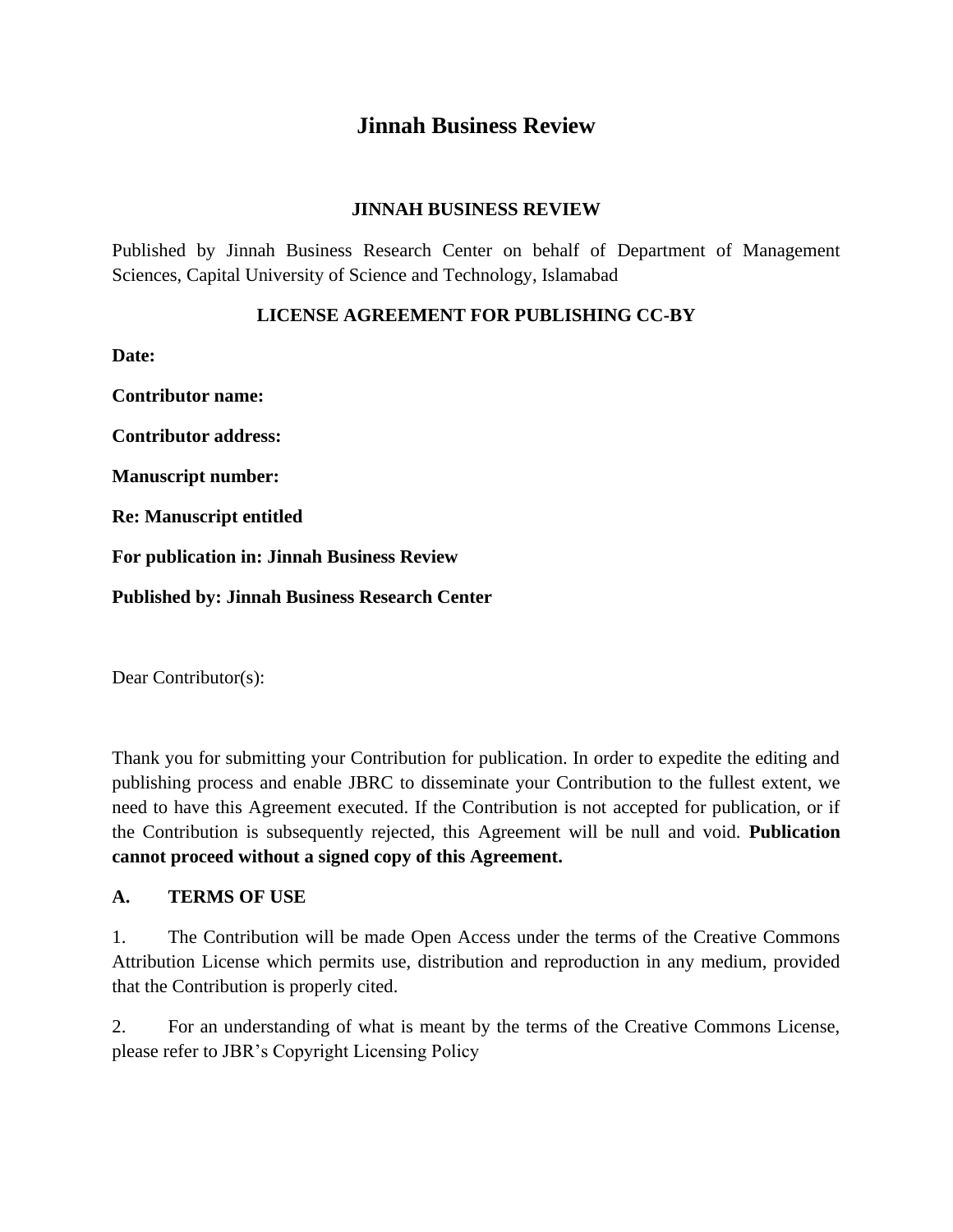3. The Owner (and JBR, where JBR is not the Owner) reserves the right to require changes to the Contribution, including changes to the length of the Contribution, as a condition of acceptance. The Owner (and JBR, where JBR is not the Owner) reserves the right, notwithstanding acceptance, not to publish the Contribution if for any reason such publication would in the reasonable judgment of the Owner (and JBR, where JBR is not the Owner), result in legal liability or violation of journal ethical practices. If the Owner (or and JBR, where JBR is not the Owner) decides not to publish the Contribution, no Article Processing Charge or any other fee shall be charged. The Contributor is free to submit the Contribution to any other journal from any other publisher.

### **B. RETAINED RIGHTS**

The Contributor or, if applicable, the Contributor's employer, retains all proprietary rights in addition to copyright, such as patent rights in any process, procedure or article of manufacture described in the Contribution.

### **C. LICENSE**

Owner, JBR (where JBR is not the Owner), and users have non -exclusive rights under the terms of the Creative Commons Attribution License. For the avoidance of doubt, "Contribution" is defined to only include the article submitted by the Contributor for publication in the Journal (including any embedded rich media) and does not extend to any supporting information submitted with or referred to in the Contribution ("Supporting Information"). To the extent that any Supporting Information is submitted to the Journal, the Owner is granted a perpetual, nonexclusive license to publish, republish, transmit, sell, distribute and otherwise use this Supporting Information in whole or in part in electronic and print editions of the Journal and in derivative works throughout the world, in all languages and in all media of expression now known or later developed, and to license or permit others to do so.

### **D. CONTRIBUTIONS OWNED BY EMPLOYER**

If the Contribution was written by the Contributor in the course of the Contributor's employment as a "work-made-for-hire" and the employer owns the copyright in the Contribution, the employer company/institution agrees to the terms of use set forth in paragraph A above and must execute this Agreement (in addition to the Contributor) in the space provided below.

### **E. COPYRIGHT NOTICE**

Owner (and JBR, where JBR is not the Owner), the Contributor, and the company/institution agree that any and all copies of the Contribution or any part thereof distributed or posted by them in print or electronic format will include the notice of copyright as stipulated in the Journal and a full citation to the final published version of the Contribution in the Journal as published by JBR.

### **F. CONTRIBUTOR'S REPRESENTATIONS**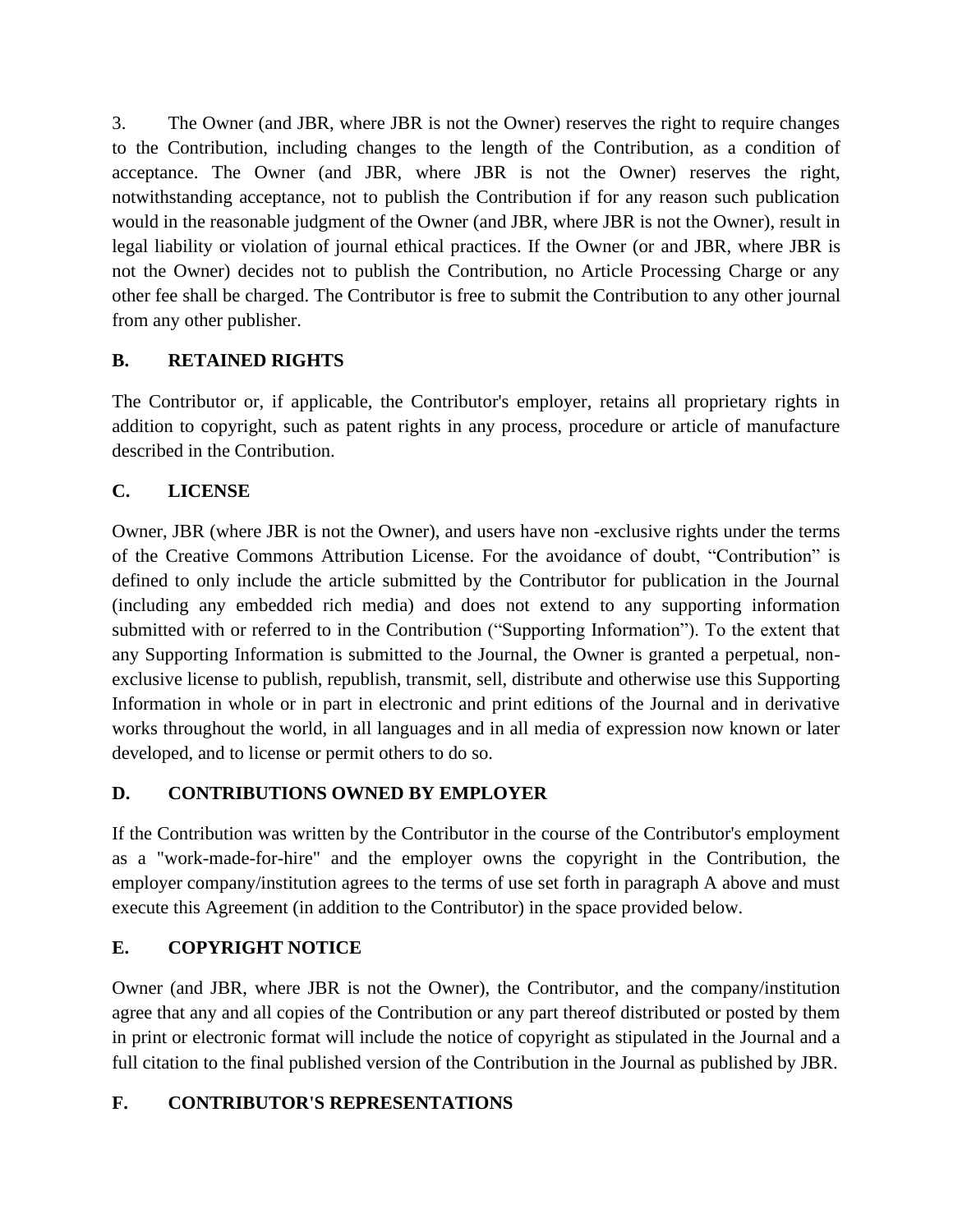The Contributor represents that: (i) the Contribution is the Contributor's original work, all individuals identified as Contributors actually contributed to the Contribution, and all individuals who contributed are included; (ii) if the Contribution was prepared jointly, the Contributor has informed the co-Contributors of the terms of this Agreement and has obtained their signed written permission to execute this Agreement on their behalf as their agent; (iii) the Contribution is submitted only to this Journal and has not been published before, has not been included in another manuscript, and is not currently under consideration or accepted for publication elsewhere; (iv) if excerpts from copyrighted works owned by third parties are included, the Contributor shall obtain written permission from the copyright owners for all uses as set forth in the standard permissions form and the Journal's Author Guidelines, and show credit to the sources in the Contribution; (v) the Contribution and any submitted Supporting Information contain no libelous or unlawful statements, do not infringe upon the rights (including without limitation the copyright, patent or trademark rights) or the privacy of others, do not breach any confidentiality obligation, do not violate a contract or any law, or do not contain material or instructions that might cause harm or injury, and only utilize data that has been obtained in accordance with applicable legal requirements and Journal policies; (vi) there are no conflicts of interest relating to the Contribution, except as disclosed.

Accordingly, the Contributor represents that the following information shall be clearly identified on the title page of the Contribution:

(1) all financial and material support for the research and work; (2) any financial interests the Contributor or any co-Contributors may have in companies or other entities that have an interest in the information in the Contribution or any submitted Supporting Information (e.g., grants, advisory boards, employment, consultancies, contracts, honoraria, royalties, expert testimony, partnerships, or stock ownership); and (3) indication of no such financial interests if appropriate.

JBR reserves the right, notwithstanding acceptance, to require changes to the Contribution, including changes to the length of the Contribution, and the right not to publish the Contribution if for any reason such publication would in the reasonable judgment of JBR, result in legal liability or violation of journal ethical practices.

#### **G. USE OF INFORMATION**

The Contributor acknowledges that, during the term of this Agreement and thereafter (for as long as necessary), the Owner (and JBR, where JBR is not the Owner) may process the Contributor's personal data, including storing or transferring data outside of the country of the Contributor's residence, in order to process transactions related to this Agreement and to communicate with the Contributor and that the Publisher has a legitimate interest in processing the Contributor's personal data. By entering into this Agreement, the Contributor agrees to the processing of the Contributor's personal data (and, where applicable, confirms that the Contributor has obtained the permission from all other contributors to process their personal data). JBR shall comply with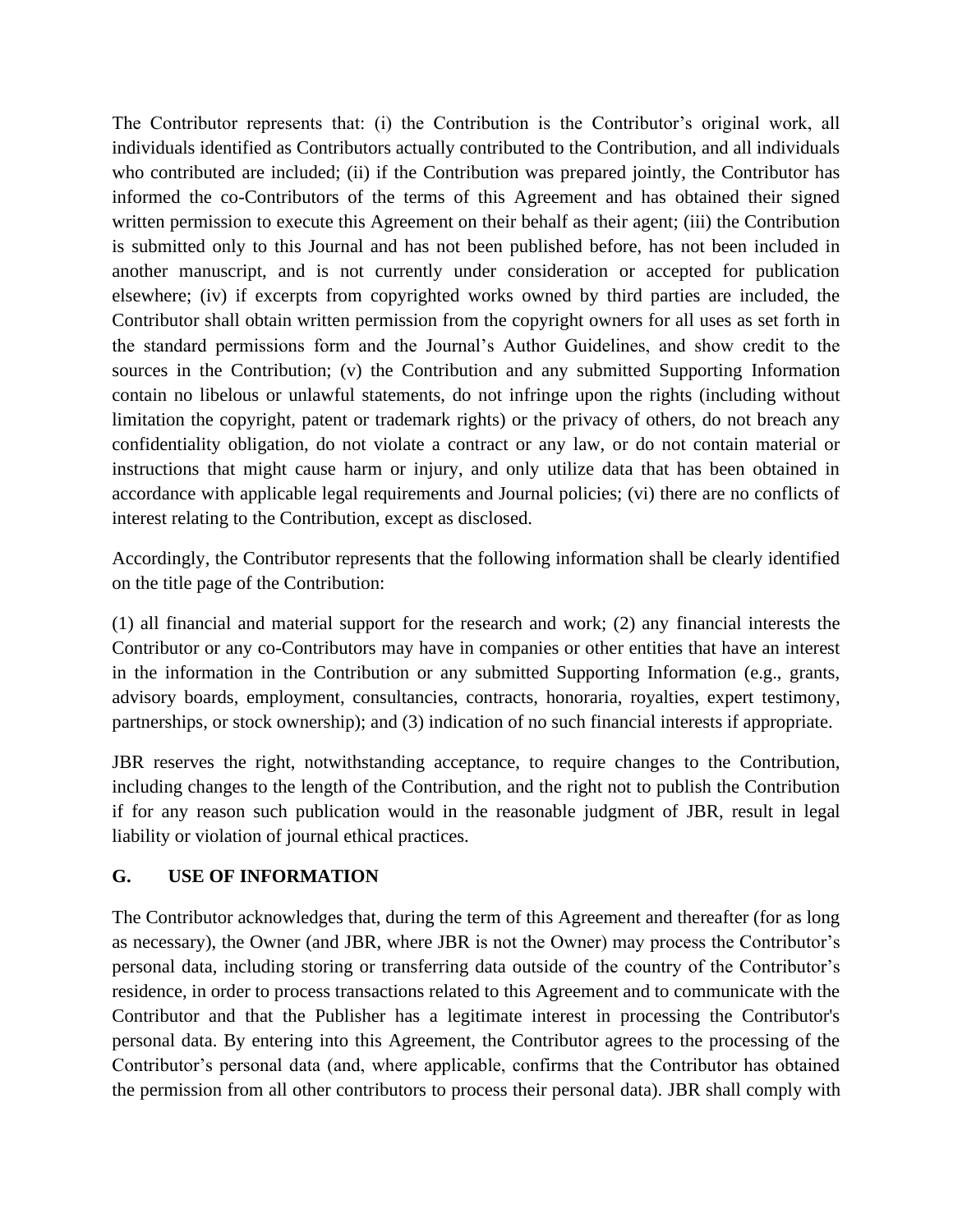all applicable laws, statutes and regulations relating to data protection and privacy and shall process such personal data in accordance with JBR's Copyright Licensing Policy located at: [https://www.jbrc.pk](https://www.jbrc.pk/) .

[ ] I agree to the OPEN ACCESS AGREEMENT as shown above, consent to execution and delivery of the Open Access Agreement electronically and agree that an electronic signature shall be given the same legal force as a handwritten signature, and have obtained written permission from all other contributors to execute this Agreement on their behalf.

[ ] I agree to the OPEN ACCESS AGREEMENT as shown above, consent to execution and delivery of the Open Access Agreement electronically and agree that an electronic signature shall be given the same legal force as a handwritten signature, and have obtained written permission from all other contributors to execute this Agreement on their behalf.

**Contributor's signature Date**

\_\_\_\_\_\_\_\_\_\_\_\_\_\_\_\_\_\_\_\_\_\_\_\_\_\_\_\_\_\_\_\_\_\_\_ \_\_\_\_\_\_\_\_\_\_\_

**\_\_\_\_\_\_\_\_\_\_\_\_\_\_\_\_\_\_\_\_\_\_\_\_\_\_\_\_\_\_\_\_\_\_\_\_\_\_\_\_\_\_\_\_\_\_\_\_\_\_\_\_\_\_\_**

**Type or print name and title**

#### **SELECT FROM OPTIONS BELOW:**

#### **[ ] Contributor-owned work**

#### **[ ] Pakistan Government work**

#### *Note to Pakistan Government Employees*

*A contribution prepared by a federal government employee as part of the employee's official duties, or which is an official Government publication, is called a "Pakistan Government work", and is in the public domain. If the Contribution was not prepared as part of the employee's duties, or is not an official government publication, or if at least one author is not a government employee, it is not a Government work.*